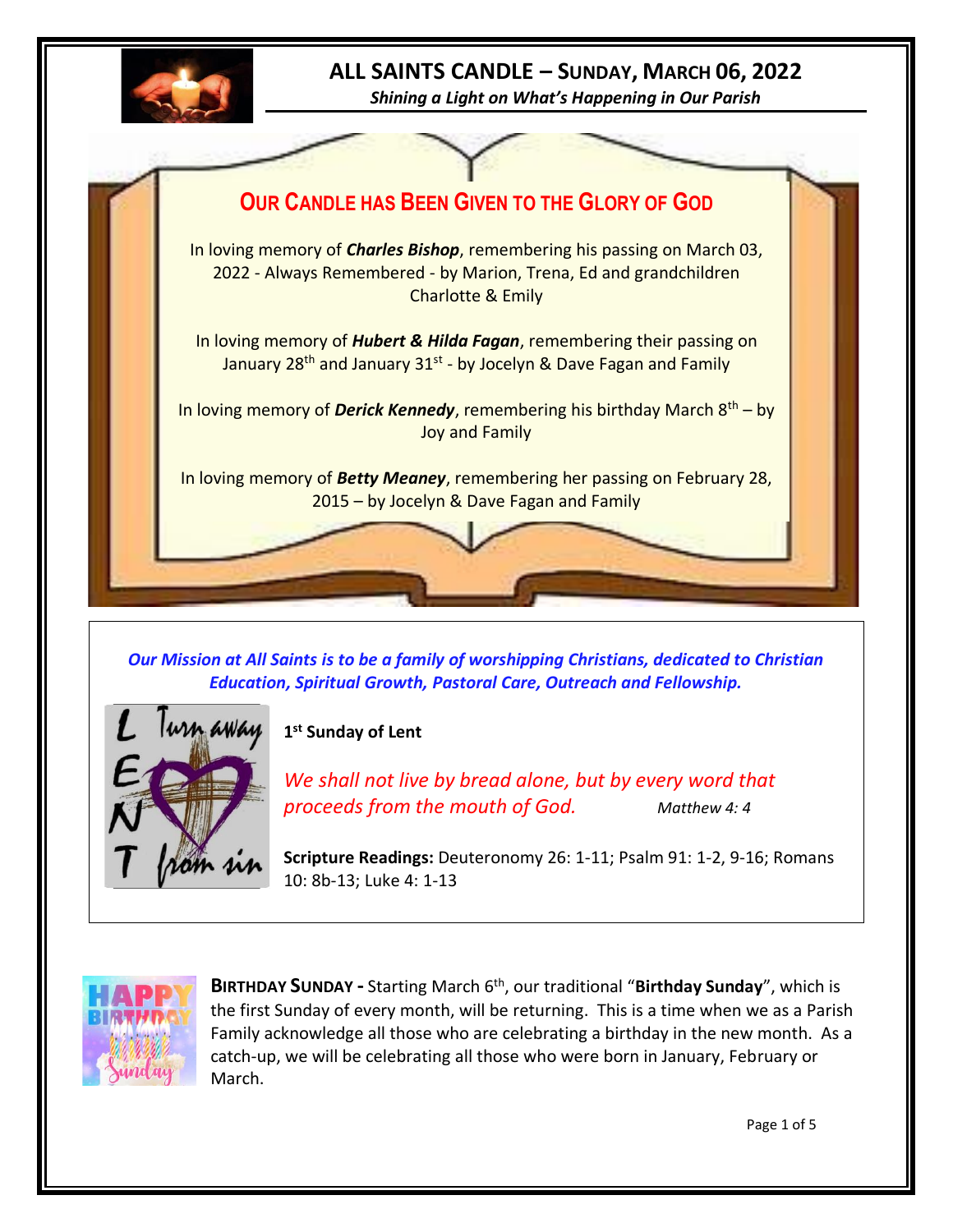## **ACW PADDY'S DAY TAKE-OUT ON MARCH 17TH**

All Saints CBS ACW are hosting a *Paddy's Day Take Out* on March

17<sup>th</sup>. The meal will be your choice of Moose Stew, Chicken Stew or Beef Stew with Pastry. It also includes a nice dessert, and the cost is only \$15. Take outs must be pre-ordered, and pick up will start at 5:00pm. The cut-off date for ordering will be March  $11<sup>th</sup>$ . To place your order, please call Enid at 682-9367, Dot at 834-5052 or Barb at 834-4795.

## **PWRDF - UKRAINE EFFORT**

PWRDF is supporting the emergency response of those displaced by the invasion of Ukraine through its partner ACT Alliance with \$20,000, and is accepting donations. As the war in Ukraine began on February 24, tens of thousands of Ukrainians became displaced, fleeing for safety in neighbouring countries. ACT member Hungarian Interchurch Aid, who has been working in Ukraine for more than 25 years in humanitarian and development projects, has already shipped 28 tons of food to support those fleeing to Hungary, and their staff has been working with refugees at the Ukraine/Hungary border.

Donations to PWRDF for Ukraine can be made by emailing pwrdf@pwrdf.org or by mail at PWRDF 80 Hayden Street, Toronto, ON M4Y 3G2. Please specify it is for Ukraine.

## **ALL SAINTS TEA ROOM**

Our Tea Room is now reopened at 75% capacity (162 persons), so there is no longer a requirement to pre-register. We would like to thank all those who continue to attend and support our Wednesday luncheons, and we certainly look forward to seeing you each week for some great food, fun, and fellowship. Many thanks to Enid and her Team. If you have any questions, please contact Enid Haines at 682-9367, or Aura at 682-3775.

# **OUR NEXT CONFIRMATION CLASS IS MARCH 6 TH**

Confirmation Classes at All Saints have **resumed** in the lower level of the Parish Hall. We look forward to seeing everyone back again. Click [here](http://allsaintsparish.ca/document_library/Confirmation%20Schedule%20220227.pdf) to view the current schedule. If you have any questions or concerns, please contact Joanne at (709) 682-8103 or [joannesimfukwe@gmail.com](mailto:joannesimfukwe@gmail.com)



#### **JOIN OUR LIVE STREAMING TEAM**

Our Parish has been receiving some great feedback with respect to our Live Streaming of Church services on FaceBook, and later archiving them on YouTube. This takes a degree of effort, and we have grown to the stage that we now need to expand beyond our current Team of two. If you feel you could help us with this *very rewarding ministry*, we would love to have

you on our Team. It is not as complicated as one might think, so please do not be intimidated just because you have never been involved in broadcasting before. Neither were we!!!! If you are able to assist, please contact the Communications Team via email at: [communications@allsaintsparish.ca](mailto:communications@allsaintsparish.ca?subject=Live%20Streaming%20Team) 



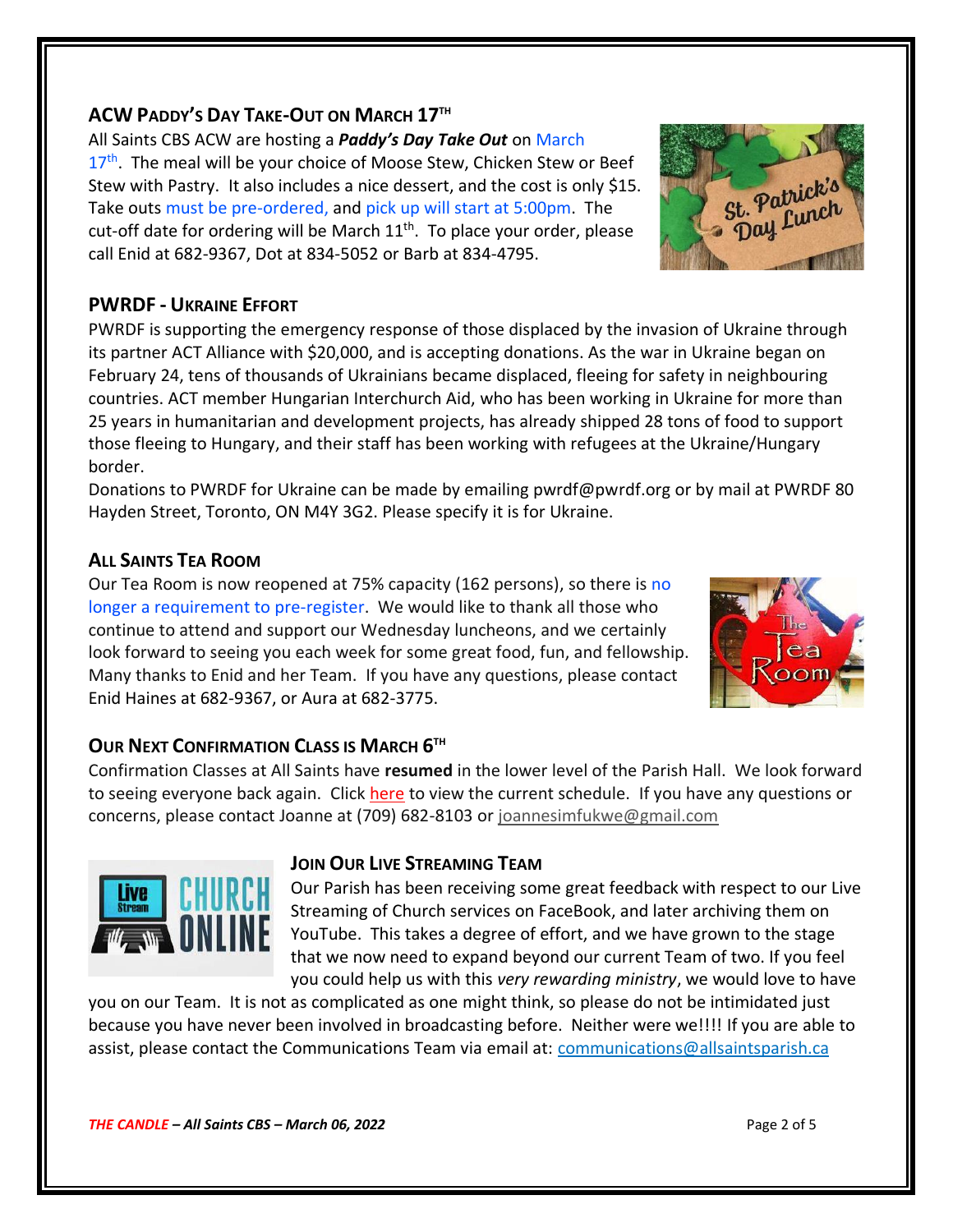#### **DIOCESAN COVID UPDATE**

Please [click here](http://allsaintsparish.ca/document_library/Diocese%20Docs/220218%20Guidelines%2021%20February%202022.pdf) to view the latest Diocesan COVID update letter. The following are a summary of key items and resumptions as they relate to All Saints Parish CBS:

- In-person worship is permitted up to a maximum of 75% of capacity ( $\approx$ 390), with masks worn at all times EXCEPT by a public speaker or soloist. Pre-registration is not required.
- Receiving the Eucharist at the Communion Rail is permitted
- Church Office is now open to the public
- Vestry and other committee meetings may resume
- In-person Sunday school and other youth gatherings may resume
- Buildings may be rented by recognized businesses and organizations who are authorized by the CMOH, however, private functions are NOT permitted until further notice
- In-person fundraising, and Parish run social gatherings are permitted

## **2022 CHURCH ENVELOPES ARE NOW AVAILABLE FOR PICK UP**

We ask that, if at all possible, you try to pick up your 2022 envelopes. There will be someone available all week to pass your envelopes out through the office window next to the drop-box between the hours of 9:00am and 3:00pm. Or you may call 834-4501 for assistance.

#### **PARISH HALL IS NOW AVAILABLE FOR COMMERCIAL RENTALS ONLY**

At this time during the enhanced COVID restrictions, our Parish Hall is currently only available for commercial rentals to organizations that have been approved by the Provincial Government, and who have approved COVID safety guidelines.

## **DO WE HAVE YOUR EMAIL ADDRESS?**



Email has become one of the quickest ways for our Parish to keep you informed. If we do not already have your email address on file, or you are not regularly receiving our bulletins and information updates, we would love to deliver them to you. Please email it to [communications@allsaintsparish.ca,](mailto:communications@allsaintsparish.ca?subject=eMail%20Address%20Update) or simply [click here](http://allsaintsparish.ca/email_updates) to complete our online email registration form.

# **SPONSORING 'THE CANDLE'**

We invite you to sponsor our weekly bulletin, **'***THE CANDLE***'**, and have it dedicated in memory of a loved one. Your personal tribute will be prominently posted on the Bible graphic located at the top of the front page, and your kind donation of \$25 would be greatly appreciated.



Additionally, you can honor a loved one by posting your favourite picture, along with a memorial verse, and your kind donation of \$50 for this full-page tribute is greatly appreciated. A paper copy of '*THE CANDLE*' is distributed at all Sunday services, and a digital copy is permanently archived on our Parish website at [allsaintsparish.ca](http://allsaintsparish.ca/thecandle.html)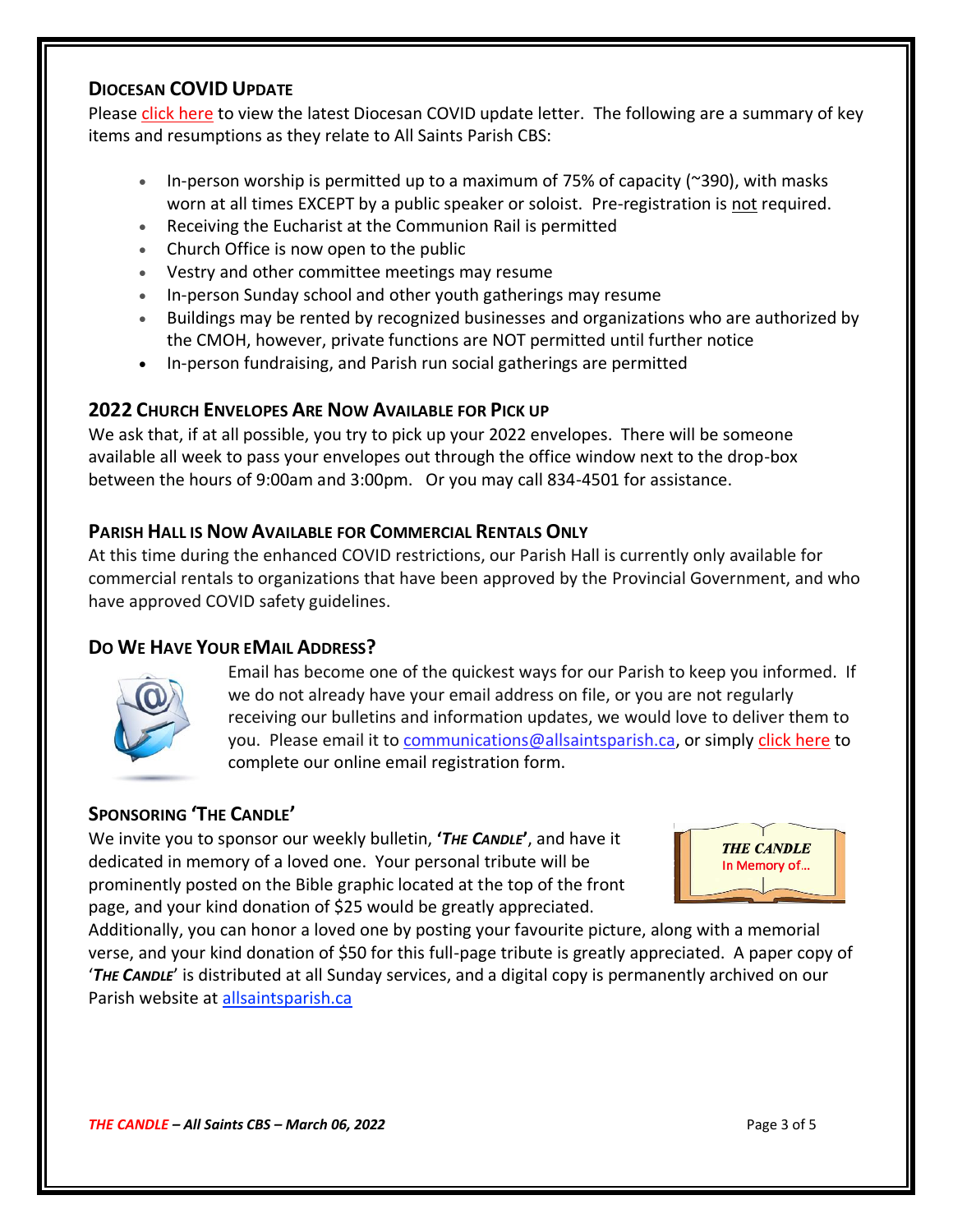

**CHURCH OFFERTORY ENVELOPES -** We encourage you to continue to use our secure mail drop-slot, located at the top of the stairs, just to the left of the main entrance of our Parish Hall. You may also e-Transfer your offering via Interac simply by emailing it to [donations@allsaintsparish.ca.](mailto:donations@allsaintsparish.ca) And of course, we always encourage you to consider signing up for our eGivings program which automatically deposits your offering at whatever interval you choose: weekly, bi-weekly, or monthly. Simply

[click here](http://allsaintsparish.ca/egiving-online-information-form) to register, or go to our website and follow the eGiving notes. If you have [any](https://wfsites-to.websitecreatorprotool.com/870a5dd5.com/Admin/%7BSK_NODEID__22939341__SK%7D) questions, please email your Finance Team at [finance@allsaintsparish.ca,](mailto:finance@allsaintsparish.ca) or call our Office at 834-4501.

**ANGLICAN LIFE IS ALIVE AND WELL -** Anglican Life publishes 10 issues a year, from September to June, and covers news from all three dioceses in Newfoundland & Labrador, and the paper is **FREE** to all Anglicans in the province of NL. Articles and columns, from both Clergy and Laity, enhance our faith journeys and ministry with parish stories, news from the wider Anglican Church, and much more. To get on the mailing list, please contact by one of the following ways:

- [email anglicanlifenl@gmail.com,](mailto:anglicanlifenl@gmail.com)
- Phone Rev. Fred Marshall  $\omega$  (709) 727-4346,
- Mail your request to Anglican Life, 3 Carpasian Road, St. John's, NL, A1C 3T9.

#### **IN MEMORIAM – BIBLE FOR ALTAR**

• A bible has been given to All Saints in loving memory of *Samuel & Pearl McDonald* – by son George, and daughter-in-law Linda

#### **IN MEMORIAM – GENERAL OPERATIONS**

- In memory of *Florence Bickford*, remembering her passing February 22, 2022 by Rev Sam, Christina and Family
- In loving memory of *Ros Butler*, remembering his death on March 5, 2008 by Dave & Jocelyn Fagan and Family
- In memory of *Hilda Hollahan*, remembering her passing February 17, 2022 by Rev Sam, Christina and Family
- In memory of *Amy Murphy*, remembering her passing February 16, 2022 by Rev Sam, Christina and Family
- In loving memory of *Keith Tilley*, remembering his death on February 18, 2022 by Una Pennell
- In memory of *Keith Tilley* by his loving sister Lorraine and Family
- In memory of *Geraldine Weir* by Sandra & Graham Taylor